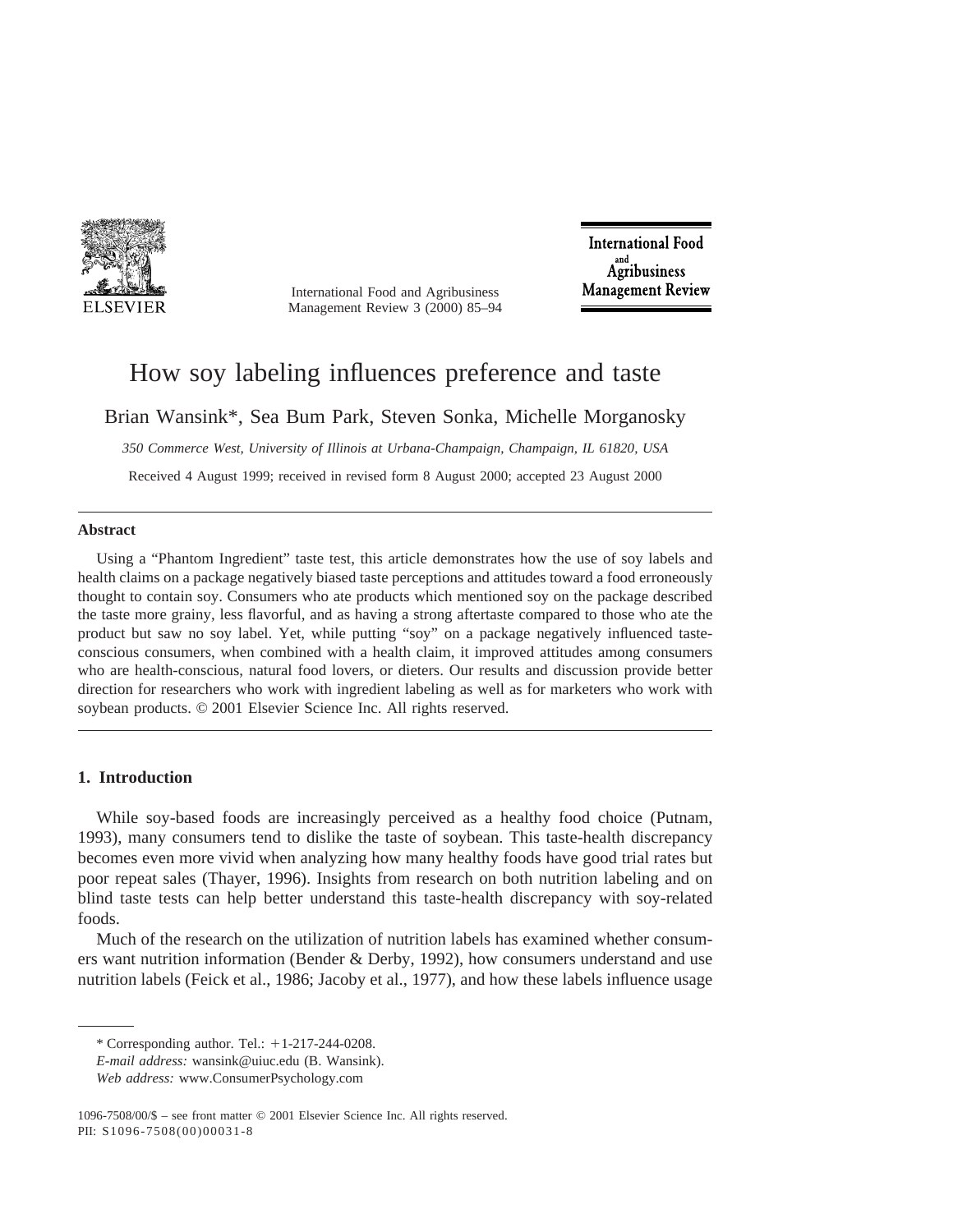(Wansink, 1996; Wansink & Gilmore, 1999). Little research, however, has focused on how labeling influences perceptions, taste, and purchase intentions, and how this might vary across consumer segments. The purpose of this article is to discover (1) how soy labeling influences consumers' tastes and perceptions, and (2) what groups are most influenced by soy labeling.

After reviewing the literature on taste tests and labels, a Phantom Ingredient study is conducted which varies the labeling of a commercial product. Results indicate that soy labels negatively bias the taste of a product, but it is necessary in order to make health claims believable. Soy labeling negatively influenced taste-conscious consumers, but when combined with health claims they increase attitudes and purchase intentions among consumers who are health-conscious, natural food lovers, or dieters. Our results and discussion provide better direction for researchers who work with ingredient labeling as well as for marketers who work with soybean products.

# **2. Background**

The 1974 Pepsi Challenge demonstrated that visual cues such as packaging and a brand's logo can influence consumers' product preference and perceptions (Foley, 1994). In any blinded taste test of this kind consumers have to evaluate products solely on their perceptions of the products' intrinsic cues, such as taste, texture, or aroma. For instance, consumers have limited ability to pick their preferred beer brands given no brand cues (Allison & Uhl, 1964). In contrast, some research indicates that consumers *can* discriminate systematically among brands using only taste and aroma cues (Uhl & Mauser, 1979; Jacoby et al., 1971). However, it is widely accepted that consumers in low involvement situations tend to use extrinsic cues rather than intrinsic attributes of the product to make product choices (Petty et al., 1983). As a result, in a blinded taste test involving soy, we expect that consumers would overrely on the soy label and let this influence their preferences, perceptions, and taste toward the product.

Much of the research on labeling has focused on how consumers use nutrition labels (Bender & Derby, 1992; Feick et al., 1986; Jacoby et al., 1977). For instance, Moorman (1990) studied how consumer characteristics (e.g., familiarity and enduring motivation) and stimulus characteristics (e.g., information format and content) influenced the utilization of nutrition information. Not surprising, higher levels of knowledge and awareness were found to have a positive main effect on information acquisition from nutrition label reading (Derby & Fein, 1994; Moorman & Matulich, 1993). According to Szykman's (1997) proposed conceptual model of the use of nutrition labels and on-package claims, knowledge, perceived diet effectiveness, health status, and skepticism toward claims are all hypothesized to be significant in explaining the use of package claims and nutrition labels.

On-package health claims and nutrition label information appear have independent effects on consumption. For example, packages with health claims were perceived as significantly more "heart healthy" than packages without health claims regardless of the nutrition information provided or the format used (Ford, 1994). Nutrition labeling is also important, however, since it may affect consumers' perceptions of product quality and preference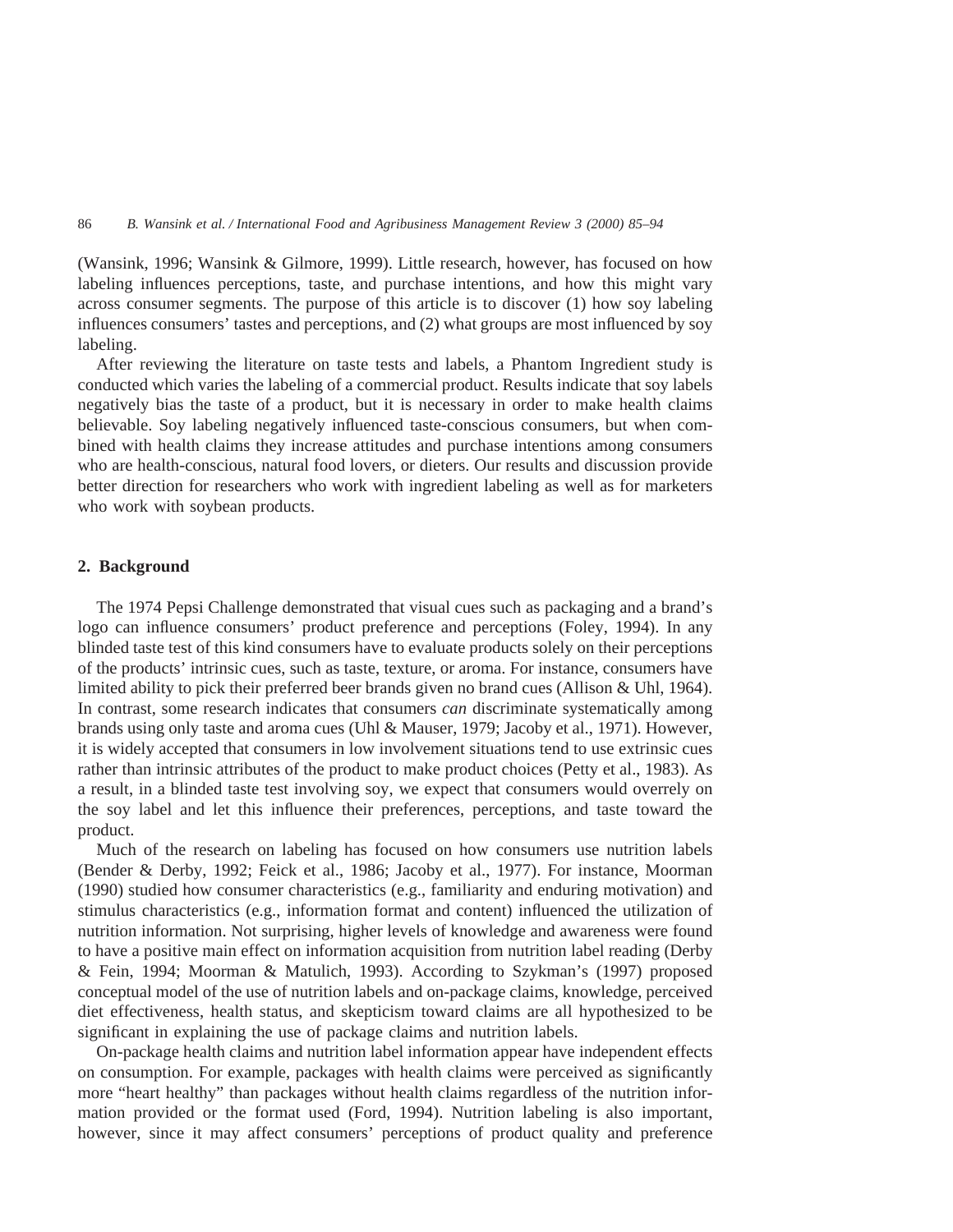(Asam & Bucklin, 1973). As such, we expect that soy labeling may influence consumers' preferences for and perceptions of a product as well as taste expectations.

However, food labels also can play important third-party roles in the food marketing system through their impacts on product design, advertising, consumer confidence in food quality, and consumer education on diet and health (Caswell & Padberg, 1992). Thus, marketers should note on-going changes in the current levels of information on and use of food labels, in the new regulatory environment related to food labels, and in the strategic responses of food producers, processors, distributors, and consumers as well because food labels can signal product quality and shape new consumer knowledge, purchasing, and usage patterns (Caswell, 1992; Caswell & Mojduszka, 1996).

## **3. Data and method**

# *3.1. Subjects and design*

To better examine how labeling influences product taste perceptions and evaluations as well as what groups are the most influenced by labeling, we designed a  $2 \times 2$  betweensubjects experiment where soy label ("contains 10 g of soy protein" vs. "contains 10 g of protein") was crossed with a health claim ("May help reduce the risk of heart disease" vs. no health claim). Subjects were randomly assigned to one of the four experimental conditions.

Of the 155 subjects who participated in the experiment, 45% were homemakers from the Midwest (average age of 31.2; 74.3% female) who received \$6 donation for their participation, and 55% were undergraduate students (average age of 20.3; 52.4% female) from 11 different states and 8 different countries who received course credits for their participation. This combination of subjects was selected because demographic studies for nutrition bars indicate that 18–25 year olds and working mother represent the two primary markets that purchase nutrition bars for either themselves or for their families. While the two groups are demographically different, we did not expect them to be differentially influenced by the labeling conditions we were testing.

#### *3.2. Procedure and treatments*

We manipulated four different front label conditions (soy label vs. no soy label; health claim vs. no health claim) on a brand name nutrition bar which contained no soy protein as an ingredient. During the experiment, we began by asking the subjects to answer a questionnaire about their general food product preferences (9-point scale). After completing the general food product preference questions, each subject was shown one of the four different packages, and was asked to write down their thoughts and feelings toward the product (open-ended responses). The subjects then tasted the product, and were asked to write down their thoughts and feelings bout the product. Following this, they were asked quantitativelyscaled questions about taste perceptions, attitudes, and purchase likelihood (9-point scale).

Conducting taste tests in this manner is conservative because consumers have sometimes been shown to underweight a consumption experience and overweight the information on a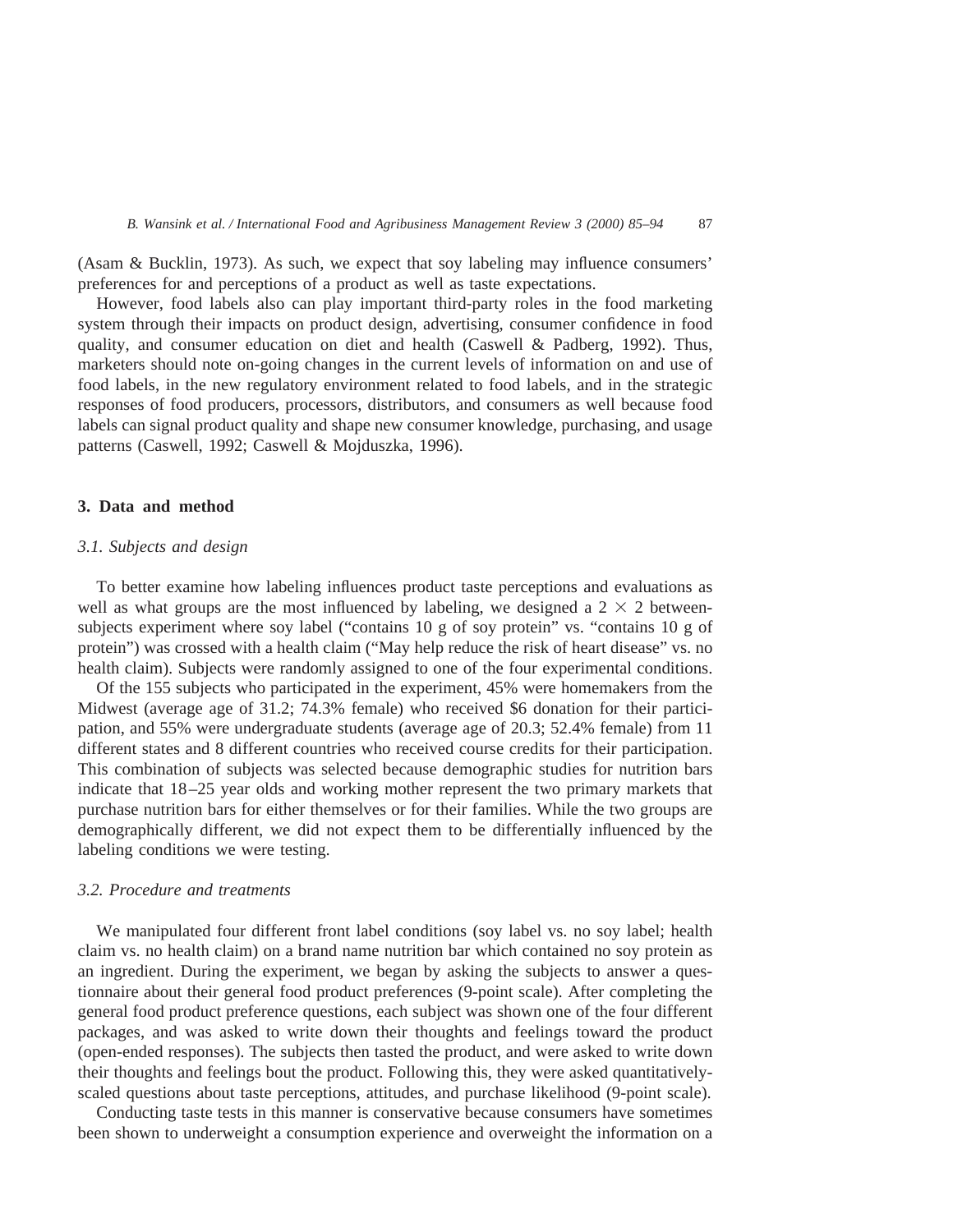label (Wansink & Kim, 2001) or advertisement (Chandon, Wansink, & Laurent, 2000). Thus, we can examine how strongly soy labeling influences product and taste perceptions. The taste test will also indicate whether merely claiming a product contains soy can bias a consumer's taste and perception of a product that, in fact, has no soy in it. In this "Phantom Ingredient" blinded taste test, we claimed the nutrition bar contained soy even though it was actually a soy-free product. By blind testing the subjects when they tasted the product we could measure the effects that a soy label alone has on the perception and taste of a nonsoy nutrition bar.

#### *3.3. Data analysis*

Of the 155 subjects who completed the questionnaire, 142 responses (92%) were usable and were included in the statistical analysis. To analyze the open-ended questions, the subjects' cognitive responses were coded by two independent coders who were blind to the experiment condition. Disagreements between the two independent coders were resolved through discussion (intercoder agreement rate  $= 85\%$ ). The subjects' prior perceptions were grouped into four different categories: taste perceptions (e.g., taste, texture, and flavor perception related), health or energy claim perceptions (e.g., (dis)beliefs about the health or energy claims), nutrients perceptions (e.g., protein, calories, and fat contents related), and ingredients perceptions (e.g., soy related).

ANOVAs were used to examine whether soy labeling influenced the subjects' taste perceptions and product evaluations differ. To examine this, a discriminate analysis was first conducted to categorize subjects in to a "taste-conscious" segment and a "health-conscious" segment Analyses was conducted on separate groups of the subject, the one for a tasteconscious segment and the other for a health-conscious segment.<sup>1</sup> Last, we evaluated buying intentions of different consumer segments in each of four experiment conditions to examine whether soy labeling has more influences on particular consumer segments than the others.

# **4. Results**

#### *4.1. How does labeling influence product and taste perceptions?*

The subjects' product perceptions prior to actual consumption experience were coded and categorized into four different product descriptions: taste-related, health-related, nutrientrelated, and ingredient-related perceptions. Table 1 indicates how the subjects perceive the brand of nutrition bar under the four different label conditions. Our results indicate that labeling influences the subjects' perceptions of the product with regard to the favorable impact on health and on energy  $(X^2 = 3.616; p < .01)$  and the unfavorable aspects of ingredient-related perceptions ( $\dot{X}^2 = 2.956$ ;  $p < 0.10$ ).

While the latter implies that soy labels have negative influences on product perceptions, we also discovered some positive influences. The subjects tended to view the health and energy aspects of the nutrition bar with less skepticism when soy was mentioned on the front label (e.g., soy-health (19%) versus no soy-health (46%); soy-no health (4%) versus no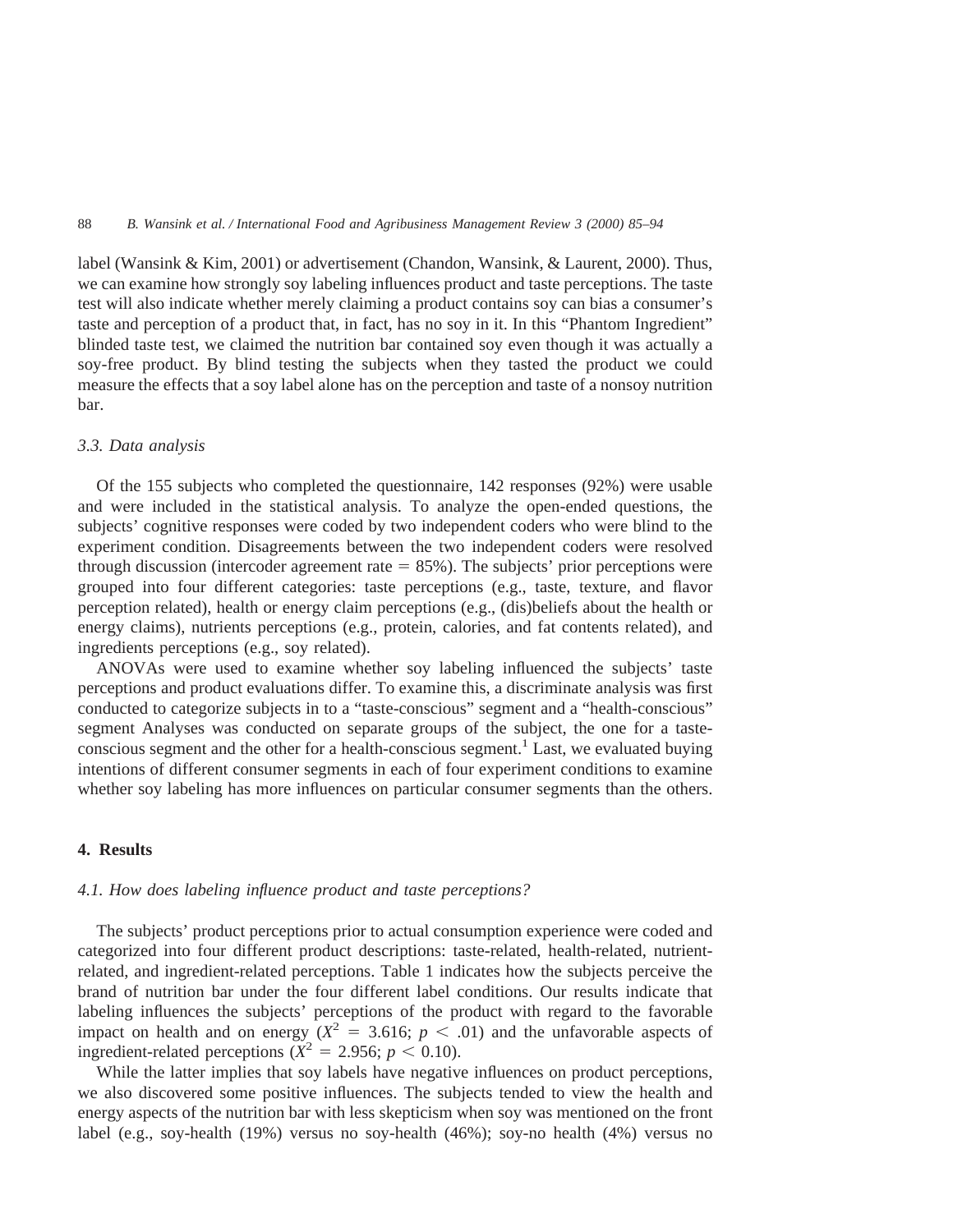Table 1

How does labeling influence product perceptions?

| Valence <sup>a</sup> | <b>Open-ended Cognitive Responses</b>             | Soy Label        |       | No Soy Label |                                     | Chi-sq.  |
|----------------------|---------------------------------------------------|------------------|-------|--------------|-------------------------------------|----------|
|                      | $(Total = 142$ Respondents)                       | Health.<br>Claim | Claim | Claim        | No Health Health No Health<br>Claim |          |
| Favorable            | Taste, Texture, and Flavor $(n = 3)$              | 33%              | 33%   | $0\%$        | 33%                                 | .750     |
| Comments             | Health and Energy $(n = 15)$                      | 20%              | 33%   | 40%          | 7%                                  | $3.616*$ |
|                      | Protein, Calories, and Fat Contents ( $n = 13$ )  | 23%              | 8%    | 39%          | 31%                                 | .442     |
|                      | Soy as an Ingredients $(n = 0)$                   |                  |       |              |                                     |          |
|                      | Unfavorable Taste, Texture, and Flavor $(n = 39)$ | 21%              | 26%   | 28%          | 26%                                 | .244     |
| Comments             | Health and Energy $(n = 26)$                      | 19%              | 4%    | 46%          | 31%                                 | 1.110    |
|                      | Protein, Calories, and Fat Contents ( $n = 14$ )  | 43%              | 21%   | 21%          | 14%                                 | .062     |
|                      | Soy as an Ingredient ( $n = 19$ )                 | 42%              | 37%   | 21%          | $0\%$                               | $2.956*$ |

<sup>a</sup> The subjects' product perceptions were first categorized into favorable and unfavorable comments and then were categorized into the four basic product attribute-related perceptions.

 $* p < .10.$ 

soy-no health (31%)). In other words, a soy label helps make health claims on the package more believable.

## *4.2. How does labeling influence taste- and health-conscious consumers?*

ANOVA results of the subjects' taste-related perceptions are presented in Table 2a and Table 2b. Because the subjects' actual consumption experience could overshadow the effects of labeling (Hoch & Ha, 1986), we decided to divide the overall sample into two separate

Table 2a How does labeling influence taste-conscious consumers?

| Taste Perceptions/Product Ratings  | Soy Label                     |                                  | No Soy Label                  |                                  | F-values  |        |                           |
|------------------------------------|-------------------------------|----------------------------------|-------------------------------|----------------------------------|-----------|--------|---------------------------|
|                                    | Health<br>Claim<br>$(n = 15)$ | No Health<br>Claim<br>$(n = 15)$ | Health<br>Claim<br>$(n = 15)$ | No Health<br>Claim<br>$(n = 15)$ | Soy       | Health | Soy<br>$\times$<br>Health |
| I like the taste                   | 2.6                           | 2.3                              | 2.9                           | 4.0                              | $3.557*$  | .715   | 1.865                     |
| I like the texture and consistency | 2.1                           | 1.9                              | 2.0                           | 3.1                              | 1.712     | 1.332  | 2.138                     |
| It is expensive                    | 5.6                           | 6.5                              | 6.5                           | 7.1                              | 2.206     | 2.625  | .073                      |
| It is natural                      | 5.5                           | 5.3                              | 5.2                           | 5.0                              | .236      | .133   | .000                      |
| It tastes better than expected     | 3.2                           | 2.4                              | 3.6                           | 4.8                              | $5.855**$ | .140   | 2.963                     |
| It is healthy                      | 5.6                           | 6.3                              | 6.1                           | 6.4                              | .460      | 1.278  | .278                      |
| I like the appearance              | 2.8                           | 3.0                              | 4.1                           | 3.6                              | $3.536*$  | .072   | .451                      |
| I feel good eating it              | 2.4                           | 2.1                              | 4.1                           | 3.5                              | $7.135**$ | .661   | .121                      |
| I am likely to purchase it         | 1.9                           | 2.1                              | 2.7                           | 3.3                              | $4.707**$ | .593   | .122                      |
| Times to buy per year              | $\cdot$ 3                     | .4                               | 1.3                           | 3.1                              | $4.038**$ | 1.010  | .742                      |

Note. Taste perceptions and product ratings were measured on a 9-point scale ( $1 =$  strongly disagree;  $9 =$ strongly agree). Likelihood of buying was measured on a 9-point scale  $(1 = \text{very unlikely}; 9 = \text{very likely})$  and times to buy per year was measured on ratio scale.

\*\* *p* < .05. \* *p* < .10.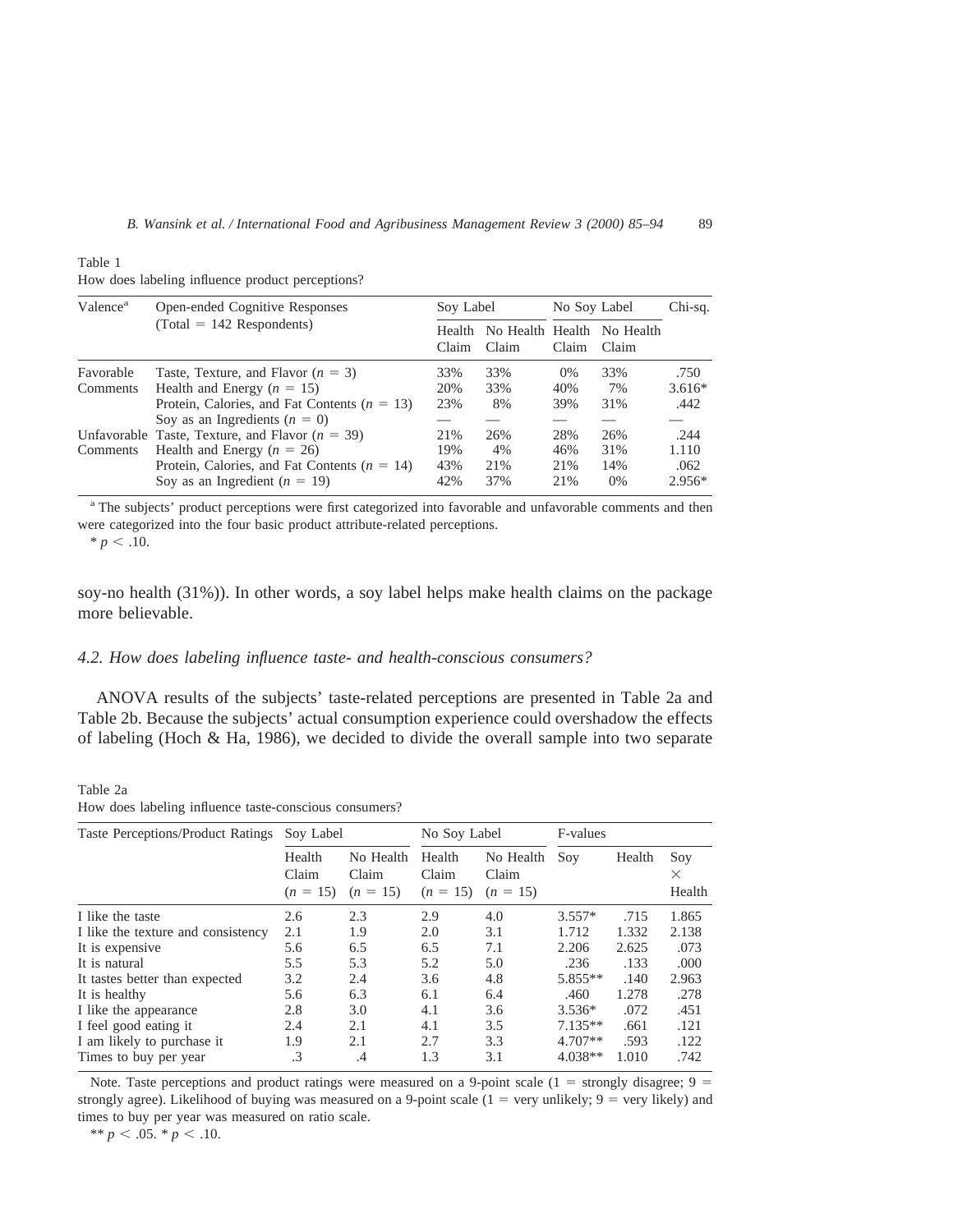| Taste Perceptions/Product Ratings  | Soy Label                     |                                  | No Soy Label                  |                                  | F-values |           |                           |
|------------------------------------|-------------------------------|----------------------------------|-------------------------------|----------------------------------|----------|-----------|---------------------------|
|                                    | Health<br>Claim<br>$(n = 12)$ | No Health<br>Claim<br>$(n = 11)$ | Health<br>Claim<br>$(n = 10)$ | No Health<br>Claim<br>$(n = 10)$ | Soy      | Health    | Soy<br>$\times$<br>Health |
| I like the taste                   | 4.1                           | 4.0                              | 3.9                           | 2.9                              | .625     | .445      | .319                      |
| I like the texture and consistency | 3.3                           | 4.0                              | 3.5                           | 2.2                              | 1.059    | .133      | 1.853                     |
| It is expensive.                   | 6.8                           | 7.0                              | 6.3                           | 5.9                              | 1.999    | .019      | .352                      |
| It is natural                      | 4.8                           | 5.4                              | 4.2                           | 5.3                              | .199     | 1.091     | .133                      |
| It tastes better than expected     | 4.9                           | 3.5                              | 4.8                           | 2.6                              | .357     | $5.070**$ | .206                      |
| It is healthy                      | 5.6                           | 6.8                              | 5.5                           | 5.6                              | .783     | .824      | .595                      |
| I like the appearance              | 3.5                           | 4.8                              | 3.2                           | 4.1                              | .522     | 2.475     | .088                      |
| I feel good eating it              | 4.1                           | 4.5                              | 4.1                           | 2.9                              | .908     | .264      | .948                      |
| I am likely to purchase it         | 3.1                           | 3.4                              | 3.9                           | 2.8                              | .023     | .241      | .685                      |
| Times to buy per year              | 2.0                           | 5.5                              | 13.1                          | 6.8                              | 1.179    | .059      | .392                      |

|  |  | How does labeling influence health-conscious consumers? |  |
|--|--|---------------------------------------------------------|--|
|  |  |                                                         |  |

Note. Taste perceptions and product ratings were measured on a 9-point scale ( $1 =$  strongly disagree;  $9 =$ strongly agree). Likelihood of buying was measured on a 9-point scale  $(1 = \text{very unlikely}, 9 = \text{very likely})$  and times to buy per year was measured on ratio scale.

\*\*  $p < .05$ .

Table 2b

samples of taste-conscious and health-conscious consumer segments in order to examine some possible differences in their patterns of responses.

As is indicated in Table 2a, soy labeling negatively influenced taste  $(F = 3.557; p < .10)$ , taste expectations (F = 5.855;  $p < .05$ ), appearance (F = 3.536;  $p < .10$ ), feelings about eating the product (F = 7.135;  $p < .05$ ), buying intentions (F = 4.707;  $p < .05$ ), and expected purchase frequency ( $F = 4.038$ ;  $p < .05$ ). Health claims however, had no influence on any taste perceptions or product ratings. These results suggest that the taste-conscious consumer segment is very sensitive to the soy labeling when it comes to a nutrition bar consumption.

In contrast, soy labeling did not have any negative effects on the taste-related perceptions and product ratings of the health-conscious consumer segment (see Table 2b). These results confirm that the taste-conscious consumer segment is more sensitive to soy labeling than the health-conscious segment and that with health claim we can raise the favorableness of after-taste level of the health conscious consumer segment.

# *4.3. Who is most influenced by labeling?*

To better examine which consumer segments are most influenced by soy labeling, we made comparisons of the buying intentions among the subjects who considered themselves taste-conscious, health-conscious, natural food lovers, and dieters. ANOVAs for the four separate segments were conducted.<sup>2</sup> Table 3 shows that the presence of a soy label has a negative influence on the buying intentions of the taste-conscious consumer segment regardless of health claim ( $F = 4.707$ ;  $p < .05$ ). Interestingly, while neither soy labeling nor health claims influenced the health-conscious, natural food lover, and dieter segments, these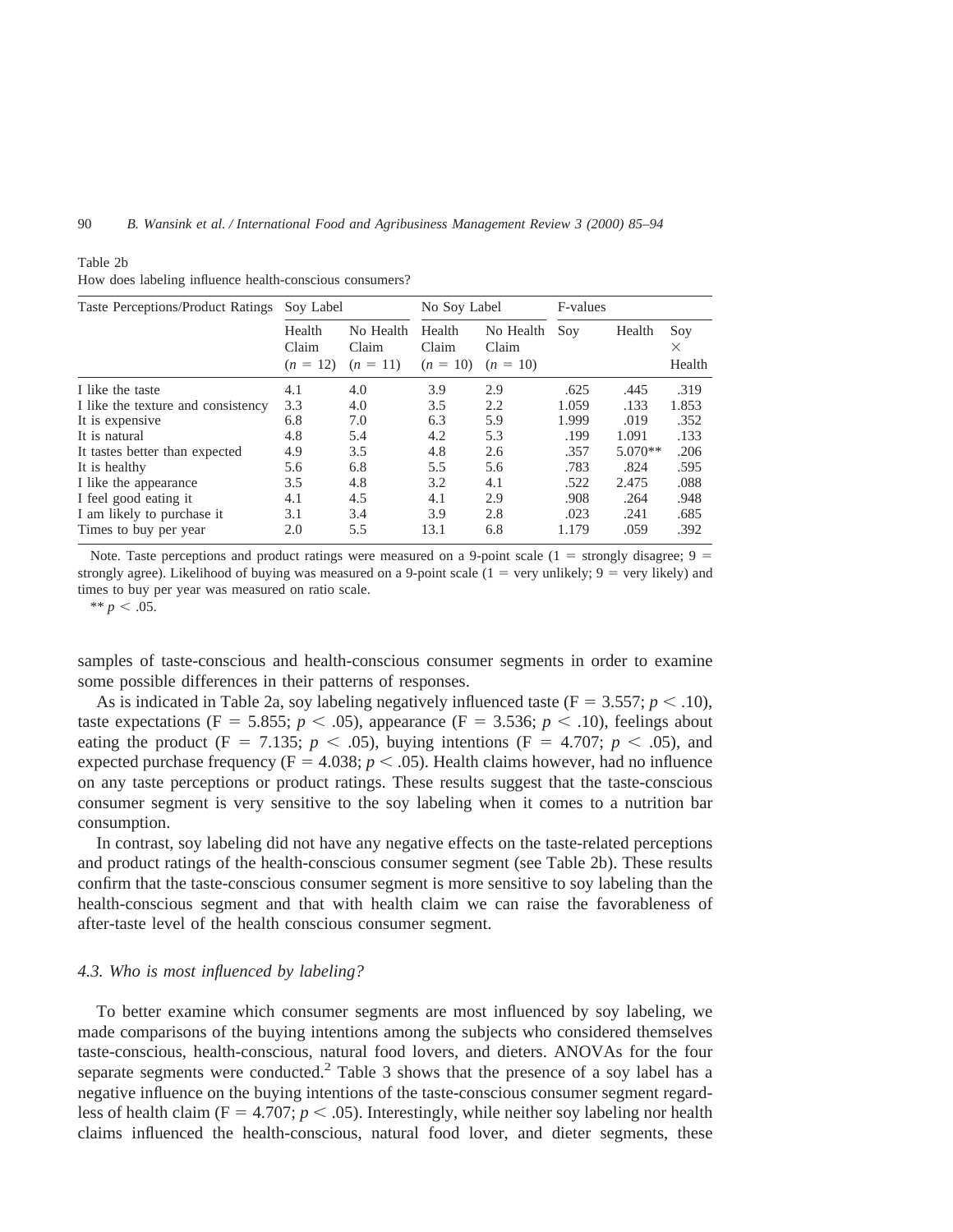| Consumer Segments and                       | Soy Label       |                           | No Soy Label |                        | F-values  |        |                    |
|---------------------------------------------|-----------------|---------------------------|--------------|------------------------|-----------|--------|--------------------|
| Their Buying Intentions <sup>a</sup>        | Health<br>Claim | No Health Health<br>Claim | Claim        | No Health Soy<br>Claim |           | Health | Soy<br>×<br>Health |
| Taste-conscious Segment ( $n = 60$ )        | 1.9             | 2.1                       | 2.7          | 3.3                    | $4.707**$ | .593   | .122               |
| Health-conscious Segment ( $n = 43$ )       | 3.1             | 3.4                       | 3.9          | 2.8                    | .023      | .241   | .685               |
| Natural Food Lover Segment ( $n = 75$ ) 2.9 |                 | 2.8                       | 3.4          | 2.7                    | .095      | .482   | .332               |
| Dieter Segment ( $n = 53$ )                 | 3.5             | 2.6                       | 3.3          | 2.8                    | .001      | .965   | .085               |

Table 3 Who is most influenced by soy labeling?

Note. A simple mean split method was used to identify a consumer segment. Buying intention was measured on a 9-point scale (1 = very unlikely; 9 = very likely).

\*\*  $p < .01$ .<br><sup>a</sup> Consumers could be classified as being in more than one segment.

segments were generally more favorable toward the product to begin with. These results may provide a starting point to marketer who want to develop market segmentation strategies for soy-based packaged foods. When combined with how influence perceptions, this shows soy claims can be beneficial to targeted market segments when combined with a health claim.

## **5. Discussion and implications**

To examine how package labeling influences preference and taste, we conducted a new product taste test varying front label conditions on a constant soy-free product. This study enabled us to complement previous nutrition labeling research since we used two different statements, a soy label and a health claim, simultaneously on the front label. The results generally support our expectations about the relationship between labeling and preference, perception, and taste. In general, a soy label negatively influences the perceptions and taste of consumers, especially taste-conscious consumer segments. However, before we can draw specific conclusions from this study, we need to note how the limitations of the research design and method constrain the generalizability of the findings. Because the key manipulations (soy label and health claim) were operationalized in a controlled environment, the robustness of these results should be investigated in a series of field studies. Also, while there is a nice diversity of subjects in this sample (homemakers and undergraduates from 11 states and 8 countries), further research could be done to broaden the generalizations.

### *5.1. Theoretical and methodological implications*

The results of this article underscore how labeling influences preference and taste. We have shown that soy labels and health claims significantly influenced perceptions and taste. Thus, labeling has direct relevance for the branding and advertising strategies of products.

Blind taste tests often used in expectation-disconfirmation research can raise the salience of ingredients or of attributes and can artificially inflate or deflate some results. We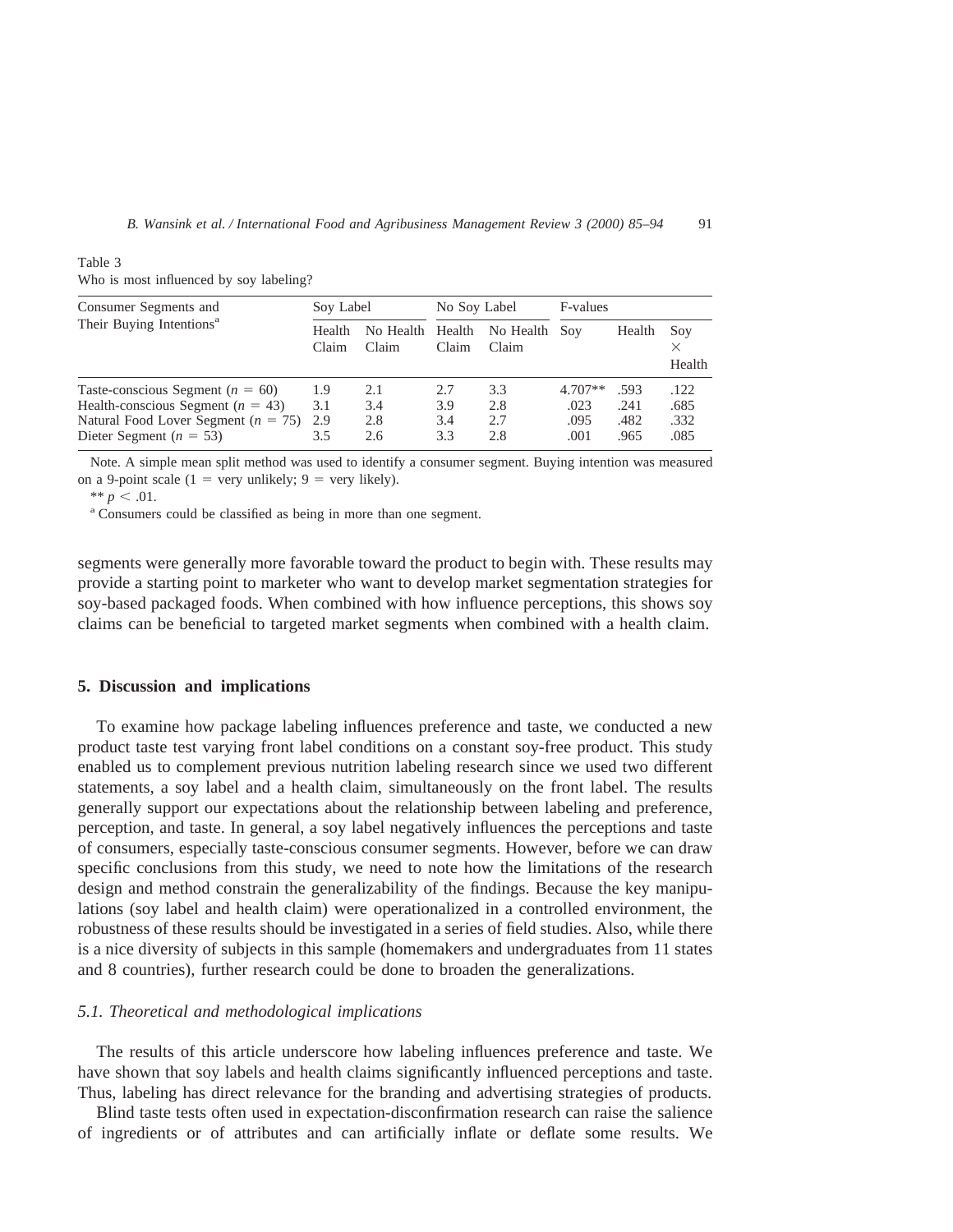developed a "Phantom Ingredient" blind test procedure in order to elicit consumers' perceptions of a product without increasing the sensitivity to that ingredient (since the ingredient is not actually included in the product). This new procedure helped to measure the pure effects that labeling has on consumer perceptions, even after the actual consumption experience occurred.

## *5.2. Managerial implications*

This article provides two important insights into how the presence of a soy label influences product perceptions and taste, while also addressing who is most influenced by soy labels. First, we found that even though soy labels generated some negative perceptions, it also helped decrease skepticism toward health-related claims. Therefore, using both soy labels and health claims together may neutralize negative preferences and perceptions that might result from using either alone.

Conversely, however, the taste-conscious consumer segment is the segment most negatively influenced by soy labeling. Marketers can develop particular safety strategies when marketing soy-based packaged foods to this sizable segment. Manufacturers can emphasize other ingredients which override the negative perceptions of soy (Wansink, 1994). Evocative packaging, logos, and brand name characters have helped ease the acceptance of products, partly because they reduce the counterarguing. Similarly, product and situation comparisons help distract consumers from the negative perceptions they might have of soy (Wansink & Ray, 1996). In addition, managers can emphasize health-related claims more strongly than they emphasize soy as an ingredient, or they can find host-products which override the perceived taste of soy.

# **6. Summary**

Over the past few years research interest has been shifting away from whether consumers use nutrition labeling toward how nutrition labeling influences consumers. We focused on how soy labels and health claims in conjunction influence consumers' product preferences and examined what consumer groups are most influenced by the labels. We used a "Phantom Ingredient" blind test, which revealed how different combinations of front labels influence consumers' perceptions of a product. Results indicate that a soy label generates unfavorable product perceptions about an ingredient. A soy label also influences the taste-conscious consumers in their taste and texture perceptions as well as their purchase times and buying intentions.

# **Notes**

1. Discriminate analyses were used to classify subjects based on their answers to questions regarding the importance of health, the importance of taste, and to the extent to which they trade-off health for taste. Of the 142 subjects, 39 could not be clearly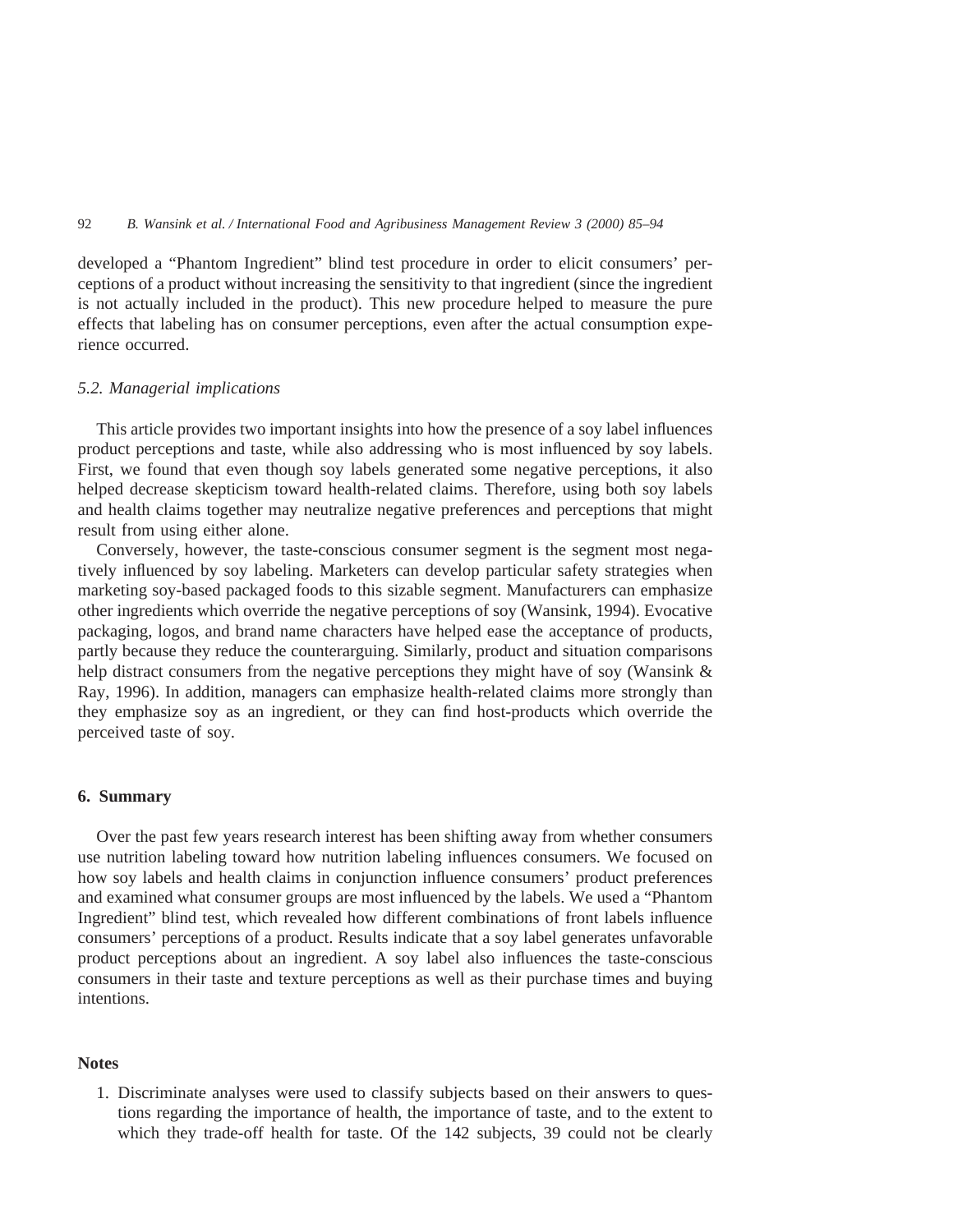categorized as belonging to either a taste-conscious segment or to health-conscious segment. represents a group of the subjects who were selected if *Itaste*\**Bhealth* is greater than the average and *Ihealth*\**Btaste* is smaller than the average.

2. Again, a mean split method was used to choose each of four consumer segments. For example, natural food lover segment was selected from the subjects who gave a higher rating than the average (5.6) to the question that I like natural foods, and dieter segment was selected from the subjects who gave a higher rating than the average (3.1) to the question that I am on a diet. For taste- and health-conscious segment, see the first footnote.

#### **Acknowledgments**

Brian Wansink is Associate Professor of Marketing, of Nutritional Science, and of Agricultural and Consumer Economics, Sea Bum Park is a Graduate Student, Steven Sonka is Professor of Agricultural and Consumer Economics, and Michelle Morganosky is Professor of Agricultural and Consumer Economics all at the University of Illinois. Thanks to generous support by the Illinois Council for Agricultural Research and by the Illinois Soybean Association. The authors extend special thanks to the editor and the two reviewers for their invaluable feedback and guidance at various stages of this research.

## **References**

- Allison, Ralph I. and Kenneth P Uhl (1964). "Influence of Beer Brand Identification on Taste Perception," *Journal of Marketing Research, 1*(August), 36–39.
- Asam, Edward, H. and Louis P. Bucklin (1973). "Nutrition Labeling for Canned Goods: A Study of Consumer Response," *Journal of Marketing, 37*(April), 32–37.
- Bender, Mary M. and Brenda M. Derby (1992). "Prevalence of Reading Nutrition Information and Ingredient Information on Food Labels among Adult Americans: 1982–1988," *Journal of Nutrition Education, 24*(6), 292–297.
- Caswell, Julie A. (1992). "Current Information Levels on Food Labels," *American Journal of Agricultural Economics, 74,* 1196–1201.
- Caswell, Julie A. and Daniel I. Padberg (1992). "Toward a More Comprehensive Theory of Food Labels," *American Journal of Agricultural Economics, 74,* 460–468.
- Caswell, Julie A. and Eliza M. Mojduszka (1996). "Using Informational Labeling to Influence the Market for Quality in Food Products," *American Journal of Agricultural Economics, 78,* 1248–1253.
- Chandon, Pierre, Brian Wansink, and Gilles Laurent (2000). "A Congruency Framework of Sales Promotion Effectiveness," *Journal of Marketing, 64,* 4, 54–66.
- Crosby, Lawrence and James R. Taylor (1981). "Effects of Consumer Information and Education on Cognition and Choice," *Journal of Consumer Research, 8*(June), 43–56.
- Derby, Brenda and Sara B. Fein (1994). "Meeting the NLEA Challenge: A Consumer Research Perspective," in Shapiro, Ralph (ed.), *Nutrition Labeling Handbook,* New York: Marcel Dekker, pp. 315–353.
- Feick, Lawrence F., Robert O. Herrmann, and Rex H. Warland (1986). "Search for Nutrition Information: A Probit Analysis of the Use of Different Information Sources," *Journal of Consumer Affairs, 20*(2), 173–192.
- Foley, Sharon (1994). Cola Wars Continue: Coke vs. Pepsi in the 1990s, Case 9-794-055, Harvard Business School.